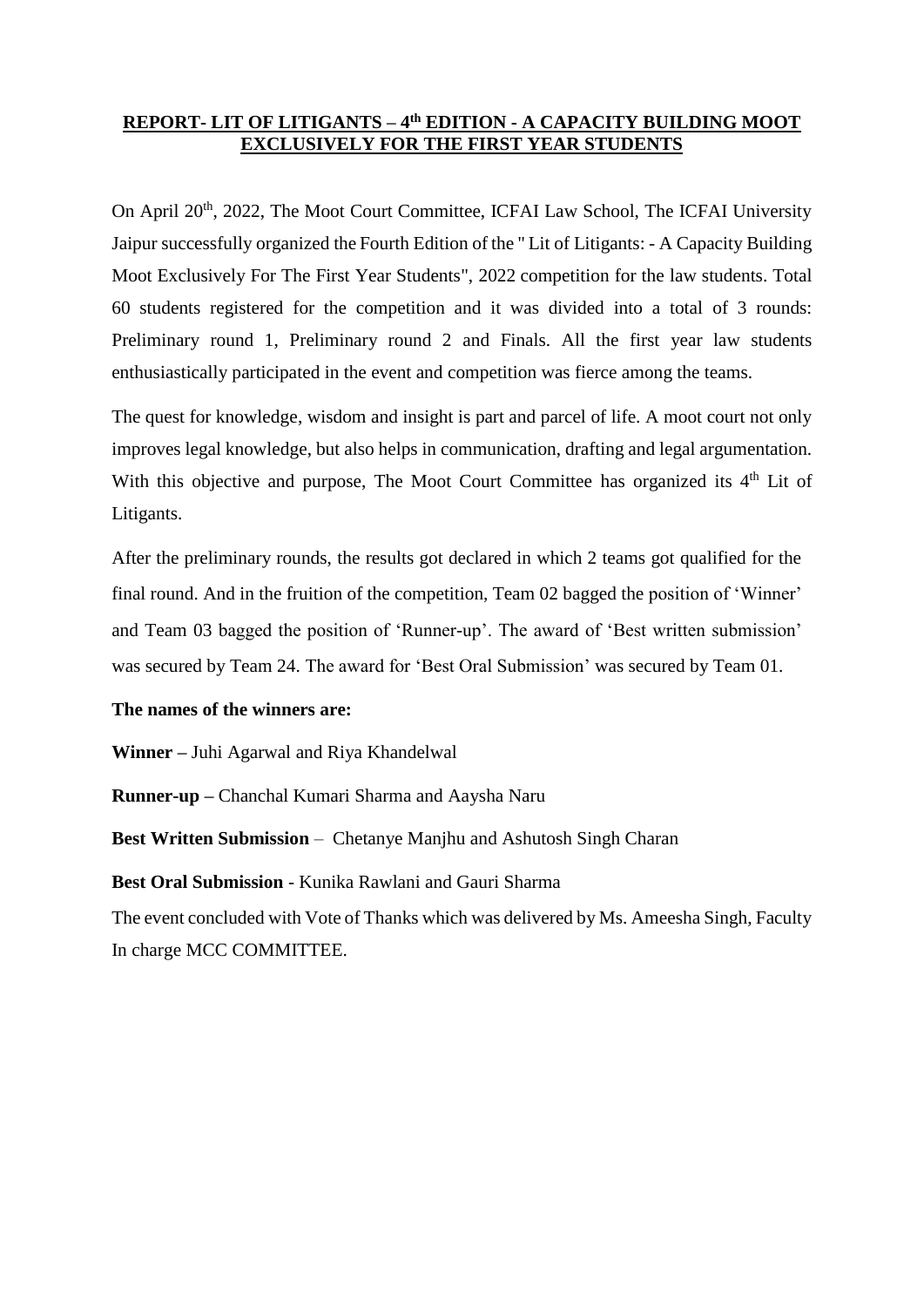**Here are some glimpses of the event:**